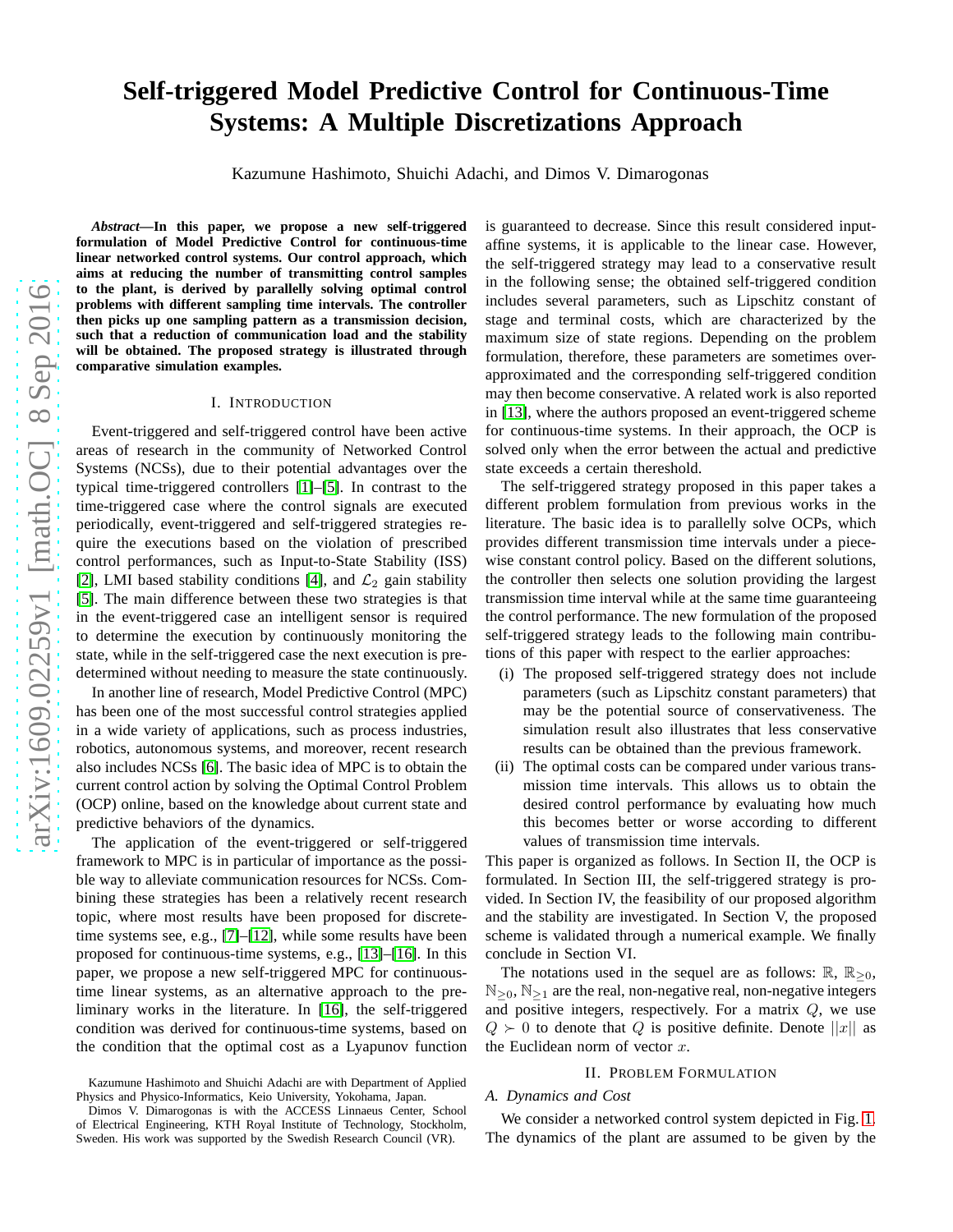

<span id="page-1-0"></span>Fig. 1. Networked Control System



<span id="page-1-2"></span>Fig. 2. The piece-wise constant control policy considered in this paper. The controller solves an OCP under above piece-wise constant control policy. Once the OCP is solved, the controller transmits the optimal control sample at  $t_k$  to the plant (Blue circle). The plant then applies it as sample-and-hold fashion until the next transmission time  $t_{k+1} = t_k + \delta_1$  (Blue line), and sends back the new state measurement to the controller.

following linear continuous-time invariant system:

<span id="page-1-1"></span>
$$
\dot{x}(t) = Ax(t) + Bu(t) \tag{1}
$$

where  $x(t) \in \mathbb{R}^n$  is the state and  $u(t) \in \mathbb{R}^m$  is the control variable. We assume that the pair  $(A, B)$  is stabilizable, and  $u(t)$  is subject to the constraint  $u(t) \in \mathcal{U}$ , where  $\mathcal{U} \subset \mathbb{R}^m$ is a compact subset containing the origin in the interior. The control objective for the MPC is to drive the state to the origin, i.e.,  $x(t) \rightarrow 0$ , as  $t \rightarrow \infty$ .

Let  $t_k$ ,  $k \in \mathbb{N}_{\geq 0}$  be the time instants when OCPs are solved; at  $t_k$ , the controller solves an OCP based on the knowledge about the state  $x(t_k)$ , and the dynamics given by [\(1\)](#page-1-1). In this paper, we consider the following cost function to be minimized:

<span id="page-1-3"></span>
$$
J(x(t_k), u(\cdot))
$$
  
= 
$$
\int_{t_k}^{t_k+T_p} x^{\mathsf{T}}(\xi) Q x(\xi) + u^{\mathsf{T}}(\xi) R u(\xi) d\xi
$$
 (2)  
+
$$
+ x^{\mathsf{T}}(t_k+T_p) P_f x(t_k+T_p)
$$

where  $Q \succ 0$ ,  $R \succ 0$  are the matrices for the stage cost,  $P_f^{\mathsf{T}} = P_f \succ 0$  is the matrix for the terminal cost, and  $T_p$  is the prediction horizon. More detailed characterization of  $P_f$ will be discussed in later sections.

In order to derive a self-triggered strategy, we first consider that the control input  $u(\xi)$ ,  $\xi \in [t_k, t_k + T_p]$  is constrained to be piece-wise constant with different sampling intervals, e.g.,  $\delta_1, \delta_2, \cdots, \delta_N$ , as shown in Fig. [2.](#page-1-2) This discretizing scheme is motivated as follows: The solution of the OCP by minimizing the cost [\(2\)](#page-1-3) is in general given by a continuous trajectory of the optimal control input, say  $u^*(\xi)$ , for all  $\xi \in [t_k, t_k + T_p]$ . If the optimal control input *could* be applied until  $t_{k+1}$ , i.e.,  $u^*(\xi)$ ,  $\xi \in [t_k, t_{k+1})$ , then we could utilize the classic MPC result to guarantee the asymptotic stability of the origin, see [\[17\]](#page-6-9). However, applying the continuous trajectory of the control input is not suited for practical NCSs applications in terms of the two aspects. Firstly, transmitting continuous control trajectory over the network requires an infinite-transmission bandwidth, which is un-realizable. Secondly, implementing the exact continuous control input is difficult for embedded control system architectures, since they only deal with samples as a discrete time domain, resulting in applying the control input eventually as a sampled-and-hold implementation at a high frequency. As the actual control trajectory for this case possibly differs from the optimal control trajectory, it fails to guarantee the asymptotic stability of the origin.

The OCP under the piece-wise constant control policy considered in this paper thus provides the optimal control sequence at discrete sampling intervals, i.e.,  $\{u^*(t_k), u^*(t_k +$  $\delta_1, \cdots, u^*(t_k + \sum_{j=1}^N \delta_j)$  rather than the whole control trajectory  $u^*(\xi), \xi \in [t_k, t_k + T_p]$ . As the procedure of transmitting control samples, we consider the following steps; (i) the controller transmits the optimal control sample  $u^*(t_k)$ to the plant; (ii) the plant then applies  $u^*(t_k)$  at constant until  $t_{k+1} = t_k + \delta_1$ ; (iii) the plant sends back a new state measurement  $x(t_{k+1})$  to the controller to solve the next OCP at  $t_{k+1}$ . Under this procedure, the transmission time interval is then given by  $t_{k+1} - t_k = \delta_1$ .

Applying the above transmission procedure not only allows the controller to transmit control command as a sample, but also allows us to formulate the OCP as the discrete time domain. The main difference of the problem formulation with respect to the periodic (or event-triggered) MPC for general discrete time systems is, however, that we are now free to select the sampling time intervals  $\delta_1, \cdots, \delta_N$  in an appropriate way. Although there is a flexibility to select  $\delta_1, \cdots, \delta_N$ , these intervals must be carefully determined such that:

- (i) The asymptotic stability of the origin is guaranteed under MPC with the piece-wise constant control policy.
- (ii) The reduction of communication load is achieved through the self-triggered formulation.

In the next subsection, we provide one possible way to determine the sampling time intervals  $\delta_1, \cdots, \delta_N$ , such that the above problems can be tackled.

# *B. Determining sampling time intervals*

Under the piece-wise constant control policy outlined in Fig. [2,](#page-1-2) the sampling time intervals are determined in this subsection. By making use of the flexibility of selecting the sampling time intervals, consider at first that we have *multiple patterns* of sampling time intervals, i.e., we have M  $(M \in \mathbb{N}_{\geq 1})$  different sampling patterns in total, where each *i*-th ( $i \in \{1, 2, \dots, M\}$ ) sampling pattern has  $N_i$  sampling intervals,  $\delta_1^{(i)}$ ,  $\delta_2^{(i)}$ ,  $\cdots$ ,  $\delta_{N_i}^{(i)}$ . More specifically, in this paper we consider the sampling patterns as shown in Fig. [3.](#page-2-0) Stated formally, for given  $M, N_p \in \mathbb{N}_{\geq 1}$ , where  $M < N_p$  and  $N_p$ represents the maximum number of sampling intervals among all patterns, and  $\delta = T_p/N_p$ , the sampling time intervals for the *i*-th ( $i \in \{1, 2, \dots, M\}$ ) pattern are given by

$$
\delta_1^{(i)} = i\delta, \quad \delta_j^{(i)} = \delta \quad (j = 2, 3, \cdots, N_i), \tag{3}
$$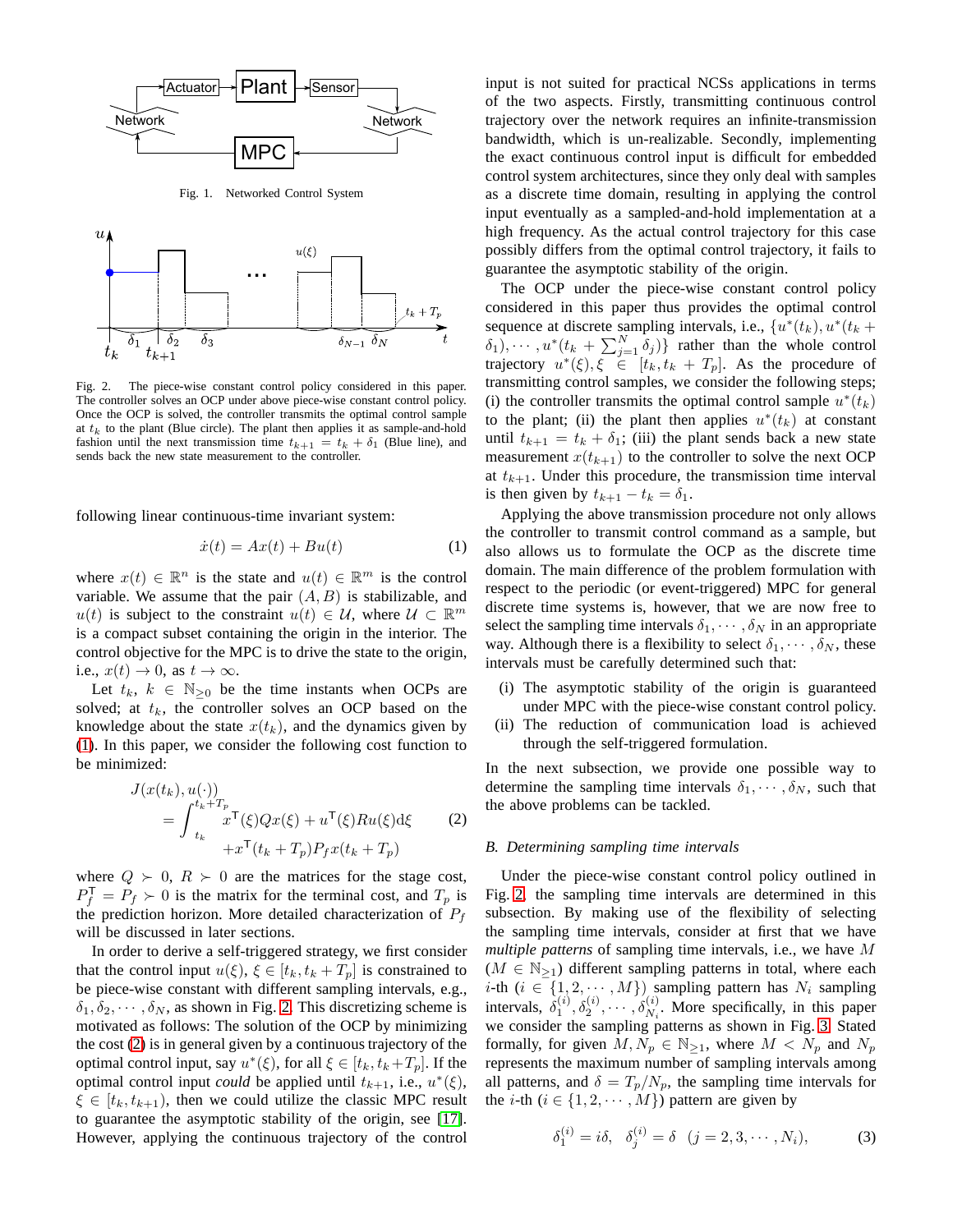

<span id="page-2-0"></span>Fig. 3. Sampling patterns considered in this paper. Blue lines represent the transmission time intervals.

with  $N_i = N_p - i + 1$ . That is, the 1<sup>st</sup> pattern has the same interval:  $\delta_1^{(1)} = \cdots = \delta_{N_p}^{(1)} = \delta$ . The 2<sup>nd</sup> pattern is the same as the  $1<sup>st</sup>$  pattern only except the first sampling interval:  $\delta_1^{(2)} = 2\delta$ ,  $\delta_2^{(2)} = \cdots = \delta_{N_p-1}^{(2)} = \delta$ . Similarly, for the general *i*-th pattern we have  $\delta_1^{(i)} = i\delta$ , and  $\delta$  for the remaining intervals. The controller solves the corresponding OCPs under all sampling patterns above, and then selects one sampling pattern according to the self-triggered strategy proposed in the next section.

The main motivation of using the sampling patterns shown in Fig. [3,](#page-2-0) is that it allows to evaluate the trade-off between the transmission interval and the control performance quantitatively. According to the transmission procedure given in the previous subsection, the transmission time interval is given by  $\delta_1^{(i)} = i\delta$ . Thus, using larger patterns leads to longer transmission intervals. From the self-triggered point of view, it is desirable to have larger patterns. However, as we will see in the analysis that follows, the control performance instead becomes worse; this will be proved by the fact that the optimal cost becomes larger as larger patterns are selected. In later sections, we will provide a framework of selecting one sampling pattern, such that the trade-off between the transmission time interval and the control performance can be taken into account.

**Remark 1** (On the selection of M)**.** If the number of patterns  $M$  is chosen larger, then we may increase the possibility to have longer transmission time intervals. However, since this leads to the requirement of solving larger number of OCPs at the same time, it will also induce time delays for obtaining optimal solutions under all sampling patterns. We will note in later remarks that existing delay compensation strategies may serve as a solution to this problem.

#### *C. Optimal Control Problem*

In this subsection the OCP under each sampling pattern is formulated. For the  $i$ -th sampling pattern, we denote

$$
\mathbf{u}_i(t_k) = \{u_i(t_k), u_i(t_k + i\delta), u_i(t_k + (i+1)\delta), \cdots \cdots, u_i(t_k + (N_p - 1)\delta)\}\
$$
 (4)

as the control input sequence to be applied. Note that  $u_i(t_k +$  $i\delta$ ) is used after  $u_i(t_k)$ , as  $u_i(t_k)$  is applied for the time interval i $\delta$ . The cost given by [\(2\)](#page-1-3) under the *i*-th sampling pattern can be re-written as

$$
J_i(x(t_k), \mathbf{u}_i(t_k))
$$
  
= 
$$
\int_0^{i\delta} \{x^{\mathsf{T}}(t_k + \xi)Qx(t_k + \xi) + u_i^{\mathsf{T}}(t_k)Ru_i(t_k)\} d\xi
$$
  
+ 
$$
\sum_{n=i}^{N_p-1} \int_0^{\delta} \{x^{\mathsf{T}}(t_k + n\delta + \xi)Qx(t_k + n\delta + \xi) + u_i^{\mathsf{T}}(t_k + n\delta)Ru_i(t_k + n\delta)\} d\xi
$$
  
+ 
$$
x^{\mathsf{T}}(t_k + N_p\delta)P_f x(t_k + N_p\delta),
$$

where the total cost is separated by each component of the control sequence  $\mathbf{u}_i(t_k)$ . Here we denoted  $J_i$  instead of  $J$  to emphasize that the piece-wise constant control policy under the  $i$ -th sampling pattern is used. By computing each integral in the above equation, the total cost for the  $i$ -th sampling pattern can be translated into a summation of costs:

$$
J_i(x(t_k), \mathbf{u}_i(t_k)) = F(x(t_k), u_i(t_k), i\delta)
$$
  
+ 
$$
\sum_{n=i}^{N_p-1} \{F(x(t_k+n\delta), u_i(t_k+n\delta), \delta)\}
$$
  
+ 
$$
x^{\mathsf{T}}(t_k+N_p\delta)P_f x(t_k+N_p\delta),
$$

where  $F(x(t), u(t), i\delta)$  denotes a new stage cost given by

<span id="page-2-1"></span>
$$
F(x(t), u(t), i\delta) = \int_0^{i\delta} x^{\mathsf{T}}(t + \xi) Qx(t + \xi) + u^{\mathsf{T}}(t)Ru(t)\mathrm{d}\xi
$$
  
=  $\tilde{x}^{\mathsf{T}}(t)\Gamma(i\delta)\tilde{x}(t),$  (5)

where  $\tilde{x}(t) = [x^{\mathsf{T}}(t) \ \ u^{\mathsf{T}}(t)]^{\mathsf{T}}$  and

 $\sqrt{ }$  $\int$ 

$$
\Gamma(i\delta) = \begin{bmatrix} \int_0^{i\delta} A_s^{\mathsf{T}} Q A_s \mathrm{d}s & \int_0^{i\delta} B_s^{\mathsf{T}} Q A_s \mathrm{d}s \\ \int_0^{i\delta} A_s^{\mathsf{T}} Q B_s \mathrm{d}s & \int_0^{i\delta} (B_s^{\mathsf{T}} Q B_s + R) \mathrm{d}s \end{bmatrix}
$$

with  $A_s = e^{As}$ ,  $B_s = \int_0^s e^{A\tau} d\tau B$ . The OCP for the *i*-th sampling pattern is now formulated as follows.

*(Problem 1)* : Given  $x(t_k)$ , the OCP at  $t_k$  for the *i*-th pattern is to minimize  $J_i(x(t_k), \mathbf{u}_i(t_k))$ , subject to

$$
x(t_k + i\delta) = A_{i\delta}x(t_k) + B_{i\delta}u_i(t_k)
$$
\n(6)

$$
x(t_k + (n+1)\delta) \quad (n = i, \cdots, N_p - 1)
$$

$$
= A_{\delta} x(t_k + n\delta) + B_{\delta} u_i(t_k + n\delta) \tag{7}
$$

$$
\begin{cases} u_i(t_k + n\delta) \in \mathcal{U}, & n = 0, i, i + 1, \cdots, N_p - 1 \quad (8) \\ x(t_k + N_p \delta) \in \Phi \quad (9) \end{cases}
$$

$$
x(t_k + N_p \delta) \in \Phi \tag{9}
$$

The constraints [\(6\)](#page-2-1) and [\(7\)](#page-2-1) represent the dynamics by applying the control sequence  $\mathbf{u}_i(t_k)$ , and [\(8\)](#page-2-1) represents the constraint for the control input. The last constraint [\(9\)](#page-2-1) represents the terminal state penalty, where  $\Phi = \{x \in \mathbb{R}^n : x^{\mathsf{T}} P_f x \leq \varepsilon\}$  for a given  $\varepsilon > 0$ . We let

$$
\mathbf{u}_{i}^{*}(t_{k}) = \{u_{i}^{*}(t_{k}), u_{i}^{*}(t_{k}+i\delta), \cdots, u_{i}^{*}(t_{k}+(N_{p}-1)\delta)\}
$$
  

$$
\mathbf{x}_{i}^{*}(t_{k}) = \{x_{i}^{*}(t_{k}), x_{i}^{*}(t_{k}+i\delta), \cdots, x_{i}^{*}(t_{k}+N_{p}\delta)\}
$$

be the optimal control and the corresponding state sequence with  $x_i^*(t_k) = x(t_k)$ , obtained by solving Problem 1. We further denote  $J_i^*(x(t_k)) = J_i(x(t_k), \mathbf{u}_i^*(t_k))$  as the optimal cost.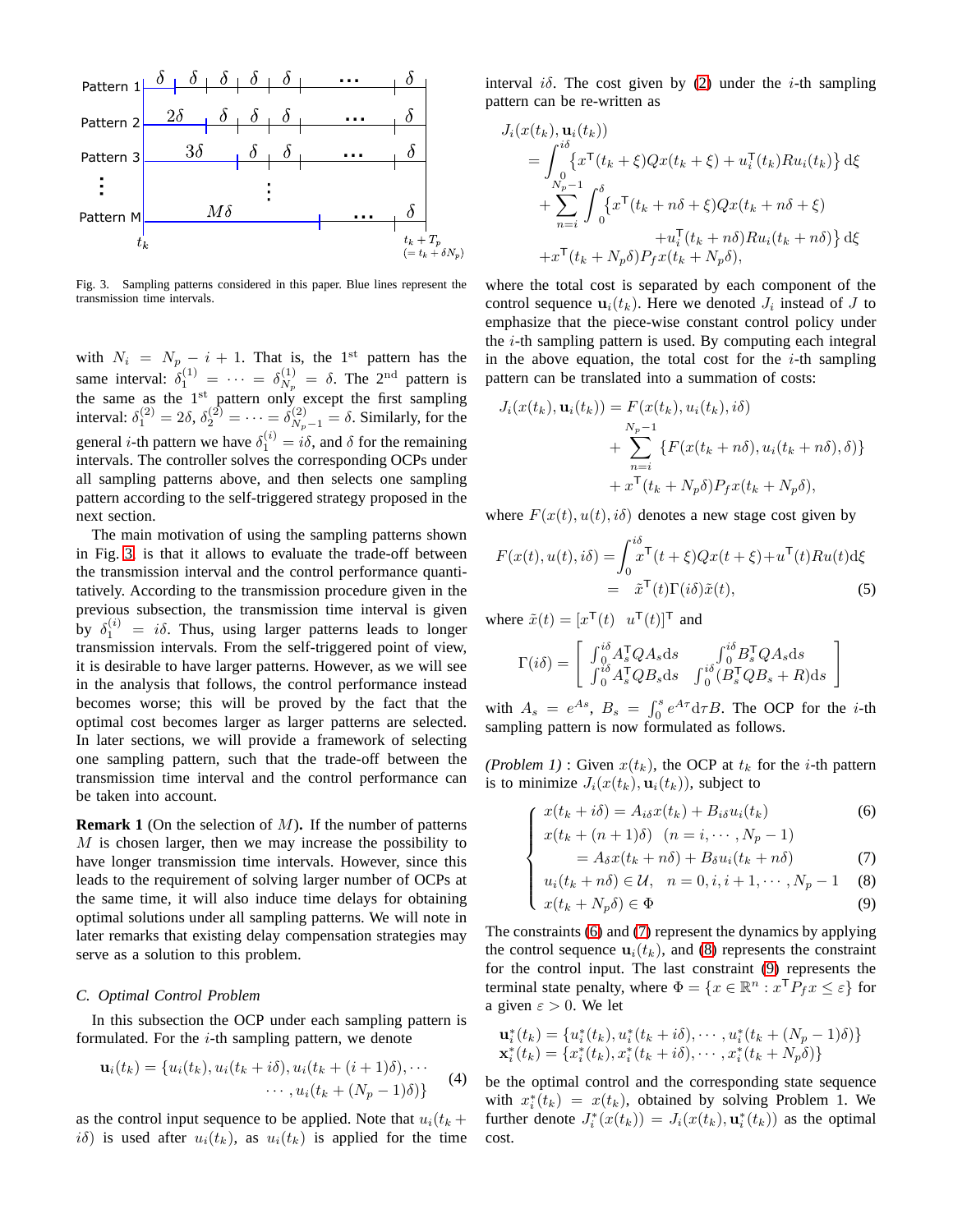

<span id="page-3-2"></span>Fig. 4. Optimal piece-wise constant control policy for the *i*-th sampling pattern (blue line). The control policy in the figure also provides a feasible solution to Problem 1 under the  $(i-1)$ -th sampling pattern, since  $u_i^*(t_k)$  is applied for  $t \in [t_k, t_k + (i-1)\delta) \in [t_k, t_k + i\delta)$ . The black circles represent the admissible control sequence for the  $(i - 1)$ -th pattern  $\bar{u}_{i-1}(t_k)$ .

Similarly to the classic strategy of MPC, we consider that the matrix  $P_f$  and  $\varepsilon$  are chosen such that the following condition on the terminal region  $\Phi$  is satisfied:

<span id="page-3-0"></span>**Assumption 1.** *There exists a local state feed-back controller*  $\kappa(x) = Kx \in \mathcal{U}$ , satisfying

<span id="page-3-1"></span>
$$
x(t_k + \delta)^{\mathsf{T}} P_f x(t_k + \delta) - x^{\mathsf{T}}(t_k) P_f x(t_k)
$$
  
\n
$$
\leq -F(x(t_k), Kx(t_k), \delta)
$$
\n(10)

*for all*  $x(t_k) \in \Phi$ *, where*  $x(t_k + \delta) = (A_{\delta} + B_{\delta}K)x(t_k)$ *.* 

Assumption [1](#page-3-0) will be used to guarantee that the optimal cost decreases along the time by an appropriate selection of the sampling pattern. Since the system [\(1\)](#page-1-1) is assumed to be stabilizable, the local controller  $\kappa(x)$  and  $\Phi$  satisfying [\(10\)](#page-3-1), can be found off-line by following the procedure presented in [\[17\]](#page-6-9). To arrive at the self-triggered strategy, we will in the following derive some useful properties for the optimal costs obtained under different sampling patterns. These properties are key ingredients to quantify the control performances for the self-triggered strategy, as well as for the asymptotic stability provided in later sections.

<span id="page-3-3"></span>**Lemma 1.** *Suppose that Problem 1 admits a solution at*  $t_k$  *under each sampling pattern*  $i \in \{1, 2, \dots, M\}$ , which *provides the optimal costs*  $J_i^*(x(t_k))$  *for all*  $i \in \{1, \dots, M\}$ *. Then we have*

$$
J_1^*(x(t_k)) \leq J_2^*(x(t_k)) \leq J_3^*(x(t_k)) \cdots \leq J_M^*(x(t_k)) \quad (11)
$$

*Proof:* Let  $\mathbf{u}_i^*(t_k)$ ,  $\mathbf{x}_i^*(t_k)$ ,  $i \in \{1, 2, \dots, M\}$  be the optimal control and the corresponding state sequence obtained by Problem 1 under the  $i$ -th sampling pattern. The illustration of the corresponding optimal piece-wise constant control policy is depicted in Fig. [4.](#page-3-2) Under the *i*-th ( $i \ge 2$ ) sampling pattern,  $u_i^*(t_k)$  is applied at constant for all  $t \in [t_k, t_k + i\delta)$  as shown in Fig. [4.](#page-3-2) The control policy for the *i*-th ( $i \ge 2$ ) sampling pattern is thus admissible also for the  $(i - 1)$ -th sampling pattern, as  $u_i^*(t_k)$  is applied for  $t \in [t_k, t_k + (i-1)\delta) \in [t_k, t_k + i\delta)$ . More specifically, let

$$
\bar{\mathbf{u}}_{i-1}(t_k) = \{ \bar{u}_{i-1}(t_k), \bar{u}_{i-1}(t_k + (i-1)\delta) \cdots \cdots, \bar{u}_{i-1}(t_k + (N_p - 1)\delta) \},\
$$

where 
$$
\bar{u}_{i-1}(t_k) = u_i^*(t_k)
$$
,  $\bar{u}_{i-1}(t_k + (i-1)\delta) = u_i^*(t_k)$  and

$$
\bar{u}_{i-1}(t_k + j\delta) = u_i^*(t_k + j\delta), \ \ j = i, \cdots, N_p - 1,
$$

and  $\bar{\mathbf{x}}_{i-1}(t_k) = {\bar{x}_{i-1}(t_k), \bar{x}_{i-1}(t_k + (i-1)\delta) \cdots, \bar{x}_{i-1}(t_k + \delta)}$  $N_p\delta$ } be the corresponding state sequence with  $\bar{x}_{i-1}(t_k) =$  $x(t_k)$  (see the illustration of  $\bar{u}_{i-1}$  in Fig. [4\)](#page-3-2). Then,  $\bar{u}_{i-1}(t_k)$ provides a feasible solution to Problem 1 under the  $(i - 1)$ -th pattern, satisfying all constraints [\(6\)](#page-2-1), [\(7\)](#page-2-1), [\(8\)](#page-2-1) and [\(9\)](#page-2-1). The last constraint [\(9\)](#page-2-1) is obtained by the fact that  $\bar{x}_{i-1}(t_k + N_p \delta) =$  $x_i^*(t_k + N_p \delta) \in \Phi$ . Since  $\bar{\mathbf{u}}_{i-1}$  is a feasible controller for the  $(i - 1)$ -th pattern, we obtain

$$
J_{i-1}^{*}(x(t_{k})) \leq J_{i-1}(x(t_{k}), \bar{\mathbf{u}}_{i-1}(t_{k}))
$$
  
=  $J_{i}(x(t_{k}), \mathbf{u}_{i}^{*}(t_{k}))$  (12)  
=  $J_{i}^{*}(x(t_{k})),$ 

and the above inequality holds for all  $i \in \{2, 3, \dots, M\}$ . The proof is thus complete.

Lemma [1](#page-3-3) states that the  $1<sup>st</sup>$  pattern provides the best control performance in the sense that the optimal cost takes the minimum value among all patterns, and moreover, the control performance becomes worse as larger patterns are selected. The next lemma states that the optimal cost is guaranteed to decrease whenever the  $1<sup>st</sup>$  pattern is used:

<span id="page-3-6"></span>**Lemma 2.** *Suppose that the i*-th pattern was used at  $t_{k-1}$  and *the next time to solve the OCP is given by*  $t_k = t_{k-1} + i\delta$ . *Then, under Assumption [1,](#page-3-0) the optimal cost satisfies*

<span id="page-3-5"></span>
$$
J_1^*(x(t_k)) - J_i^*(x(t_{k-1})) \le -F(x(t_{k-1}), u_i^*(t_{k-1}), i\delta) \tag{13}
$$

*Proof:* (Sketch) Let

$$
\mathbf{u}_{i}^{*}(t_{k-1}) = \{u_{i}^{*}(t_{k-1}), u_{i}^{*}(t_{k}), \cdots, u_{i}^{*}(t_{k} + (N_{p} - i - 1)\delta)\}
$$
  

$$
\mathbf{x}_{i}^{*}(t_{k-1}) = \{x_{i}^{*}(t_{k-1}), x_{i}^{*}(t_{k}), \cdots, x_{i}^{*}(t_{k} + (N_{p} - i)\delta)\}
$$

be the optimal control input and the corresponding state sequence obtained at  $t_{k-1}$  under the *i*-th pattern. From the con-straint [\(9\)](#page-2-1), we have  $x_i^*(t_k + (N_p - i)\delta) \in \Phi$ . At  $t_k$ , we consider the following control and the corresponding state sequence for the 1<sup>st</sup> pattern;  $\bar{\mathbf{u}}_1(t_k) = {\bar{u}_1(t_k), \bar{u}_1(t_k+\delta), \cdots, \bar{u}_1(t_k+\delta)}$  $(N_p-1)\delta$ ,  $\bar{\mathbf{x}}_1(t_k) = {\bar{x}_1(t_k), \bar{x}_1(t_k+\delta), \cdots, \bar{x}_1(t_k+N_p\delta)},$ where each component of  $\bar{u}_1(t_k)$  is given by

<span id="page-3-7"></span>
$$
\bar{u}_1(t_k+j\delta) = \begin{cases}\nu_i^*(t_k+j\delta)\\ \text{(for } j=0,\cdots,N_p-i-1)\\ \kappa(\bar{x}_1(t_k+j\delta))\\ \text{(for } j=N-i,\cdots,N_p-1)\end{cases}
$$
\n(14)

Applying the local controller  $\kappa$  from  $t_k+(N_p-i)\delta$  is admissible since we have  $\bar{x}_1(t_k + (N_p - i)\delta) = x_i^*(t_k + (N_p - i)\delta) \in \Phi$ . Thus  $\bar{u}_1(t_k)$  is a feasible controller for Problem 1 under the 1<sup>st</sup> sampling pattern, and the upper bound of the difference between  $J_1^*(x(t_k))$  and  $J_i^*(x(t_{k-1}))$  is given by

<span id="page-3-4"></span>
$$
J_1^*(x(t_k)) - J_i^*(x(t_{k-1})) \le J_1(x(t_k), \bar{\mathbf{u}}_1(t_k)) - J_i(x(t_{k-1}), \mathbf{u}_i^*(t_{k-1})) \quad (15)
$$

Some calculations of the right hand side in [\(15\)](#page-3-4) yield [\(13\)](#page-3-5). The derivation of [\(13\)](#page-3-5) from [\(15\)](#page-3-4) is given in the Appendix.  $\blacksquare$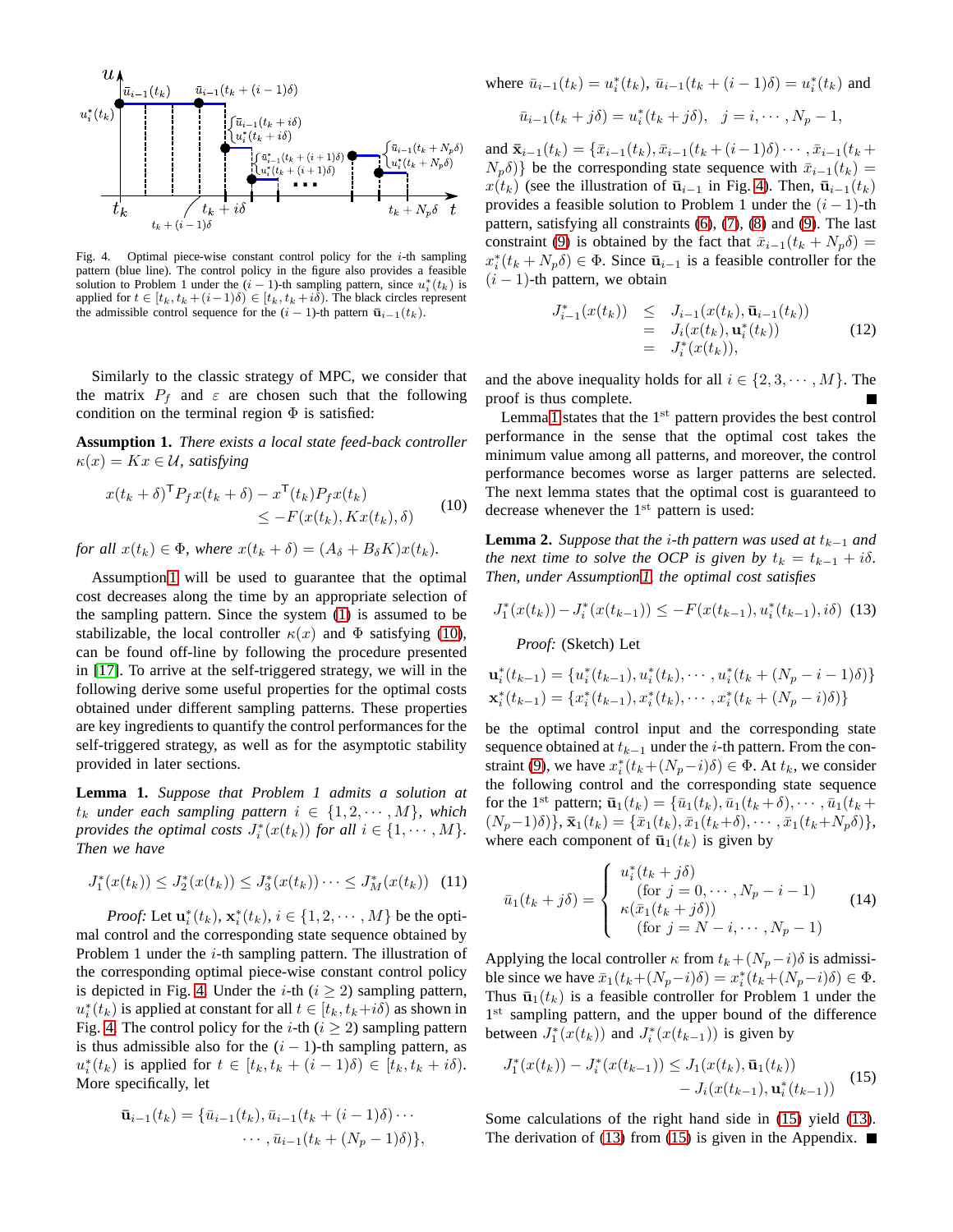## III. SELF-TRIGGERED STRATEGY

In this section we propose the self-triggered strategy as one of our main results. The key idea of the framework is to select the best pattern in the sense that it provides the largest possible transmission time interval, while satisfying some conditions to obtain the desired control performance. In the following proposed algorithm, we denote  $i_k$ ,  $k \in \mathbb{N}_{\geq 0}$  as the sampling pattern selected by the controller to transmit the corresponding optimal control sample  $u_{i_k}^*(t_k)$ .

#### *Algorithm 1*: **(Self-triggered MPC strategy)**

- (i) *Initialization* : At initial time  $t_0$ , the controller solves Problem 1 only for the  $1<sup>st</sup>$  sampling pattern based on  $x(t_0)$ . The controller then transmits the optimal control sample  $u_1^*(t_0)$  to the plant, i.e.,  $i_0 = 1$ . The plant applies the constant controller  $u_1^*(t_0)$  until  $t_1 = t_0 + \delta$ , and sends back  $x(t_1)$  to the controller as a new state measurement.
- (ii) At  $t_k$ ,  $k \in \mathbb{N}_{\geq 1}$ , the controller solves Problem 1 for all patterns  $i = 1, \dots, M$  based on  $x(t_k)$ . This provides the optimal control sequences  $\mathbf{u}_1^*(t_k)$ ,  $\mathbf{u}_2^*(t_k)$ ,  $\cdots$ ,  $\mathbf{u}_M^*(t_k)$ , and the corresponding optimal costs  $J_1^*(x(t_k)), \cdots, J_M^*(x(t_k)).$
- (iii) The controller selects one pattern  $i_k \in \{1, \dots, M\}$  by solving the following problem;

<span id="page-4-2"></span>
$$
i_k = \max_{i \in \{1, 2, \cdots, M\}} i,\tag{16}
$$

subject to

<span id="page-4-0"></span>
$$
J_i^*(x(t_k)) \le J_1^*(x(t_k)) + \beta \tag{17}
$$

<span id="page-4-1"></span>
$$
J_i^*(x(t_k)) \leq J_{i_{k-1}}^*(x(t_{k-1})) - \gamma F(x(t_{k-1}), u_{i_{k-1}}^*(t_k), i_{k-1}), \quad (18)
$$

where  $\beta$  and  $\gamma$  are the constant parameters, satisfying  $0 \leq \beta$ ,  $0 < \gamma \leq 1$ .

(iv) The controller transmits  $u_{i_k}^*(t_k)$ , and then the plant applies  $u_{i_k}^*(t_k)$  as sample-and-hold implementation until  $t_{k+1} = t_k + i_k \delta$ . The plant then sends back  $x(t_{k+1})$  to the controller as a new current state measurement.

The main point of our proposed algorithm is the way to select the pattern  $i_k$  given in the step (iii). From Lemma [1,](#page-3-3) the  $1<sup>st</sup>$  pattern provides the minimum cost among all sampling patterns. Thus, the first condition [\(17\)](#page-4-0) implies that larger patterns are allowed to be selected to obtain longer transmission intervals, but the optimal cost should not go far from the 1<sup>st</sup> pattern; the optimal cost is allowed to be larger only by  $\beta$  from  $J_1^*(x(t_k))$ , so that it does not degrade much the control performance. Thus, the parameter  $\beta$  plays a role to regulate the trade-off between the control performance and the transmission time intervals. That is, a smaller  $\beta$  leads to better control performance (but resulting in less transmissions), and larger  $\beta$  leads to less transmissions (but resulting in worse control performance).

The second condition [\(18\)](#page-4-1) takes into account the optimal cost obtained at the previous time  $t_{k-1}$ , and this aims at guaranteeing the asymptotic stability of the origin. Note that  $\gamma$  needs to satisfy  $0 < \gamma \leq 1$ . As we will describe in the next section, this condition ensures that Algorithm 1 is always implementable. Since it is desirable to reduce the communication load as much as possible, the controller selects the pattern providing the largest transmission interval satisfying [\(17\)](#page-4-0), [\(18\)](#page-4-1), i.e., max  $i$  in  $(16)$ .

The main advantage of using the proposed method is that the optimal cost  $J_i^*(t_k)$  can be compared not only with the previous one  $J_{i_{k-1}}^*(t_{k-1})$ , but also with the current ones obtained at  $t_k$  under different sampling patterns. This allows us not only to ensure stability, but also to evaluate how much the control performance becomes better or worse according to the transmission time intervals. Note that the control performance may also be regulated through the tuning of  $\gamma$  in [\(18\)](#page-4-1). However, due to the condition  $0 < \gamma \leq 1$ , we cannot select  $\gamma$  large enough such that small patterns (good control performance) are ensured to be obtained. Thus the desired control performance can be suitably specified through the first condition [\(17\)](#page-4-0), rather than [\(18\)](#page-4-1).

Note also that in contrast to our preliminary work in [\[16\]](#page-6-8), Algorithm 1 does not involve parameters such as Lipschitz constants for the stage and the terminal cost. Since these parameters involve the maximum distance of the state from the origin, i.e.,  $\sup_{t\in[0,\infty)}\{|x(t)||\}$  (see e.g., *Lemma 3.2* in [\[18\]](#page-6-10)), they may need to be over-approximated and the selftriggered condition may then become conservative. We will also illustrate through a simulation example that the proposed method attains a less conservative result than the previous approach.

**Remark 2** (Effect of time delays)**.** The main drawback of Algorithm 1 is the requirement of solving multiple OCPs at the same time, which clearly induces a time-delay of transmitting control samples in practical implementations. Regarding time delays, several methods have been proposed to take them into account and can also be applied to our proposed self-triggered strategy. For example, a delay compensation strategy has been proposed in [\[6\]](#page-6-4). When applying this approach, the maximum total time delay  $\bar{\tau}_d$  needs to be upper bounded to satisfy  $\delta_1^{(i)} < T_p - \bar{\tau}_d$  in order to guarantee stability. This implies that the condition  $i < (T_p - \bar{\tau}_d)/\delta$  is required in addition to the conditions [\(17\)](#page-4-0), [\(18\)](#page-4-1) as the rule to choose the sampling pattern.

**Remark 3** (Effect of the noise or model uncertainties)**.** In the above formulation, we have not considered any effects of model uncertainties or disturbances. However, the proposed scheme can be extended to take into account these effects by slightly modifying Lemma [2.](#page-3-6) Suppose that the actual state is given by  $\dot{x} = Ax + Bu + w$ , where w denotes additive uncertainties or disturbances satisfying  $||w|| \leq w_{\text{max}}$ . By utilizing Theorem 2 in [\[19\]](#page-6-11), we can show that there exists a positive  $L_v$  such that  $J_1^*(x(t_k)) - J_i^*(x(t_{k-1})) \le$  $-F(x(t_{k-1}), u_i^*(t_{k-1}), i\delta) + L_v w_{\text{max}}$  instead of [\(13\)](#page-3-5). Therefore, assuming that  $w_{\text{max}}$  is known, the corresponding selftriggered strategy is obtained by adding  $L_v w_{\text{max}}$  to the right hand side of [\(18\)](#page-4-1). Note that the first condition [\(17\)](#page-4-0) does not need to be modified, since Lemma [1](#page-3-3) still holds even for the disturbance case.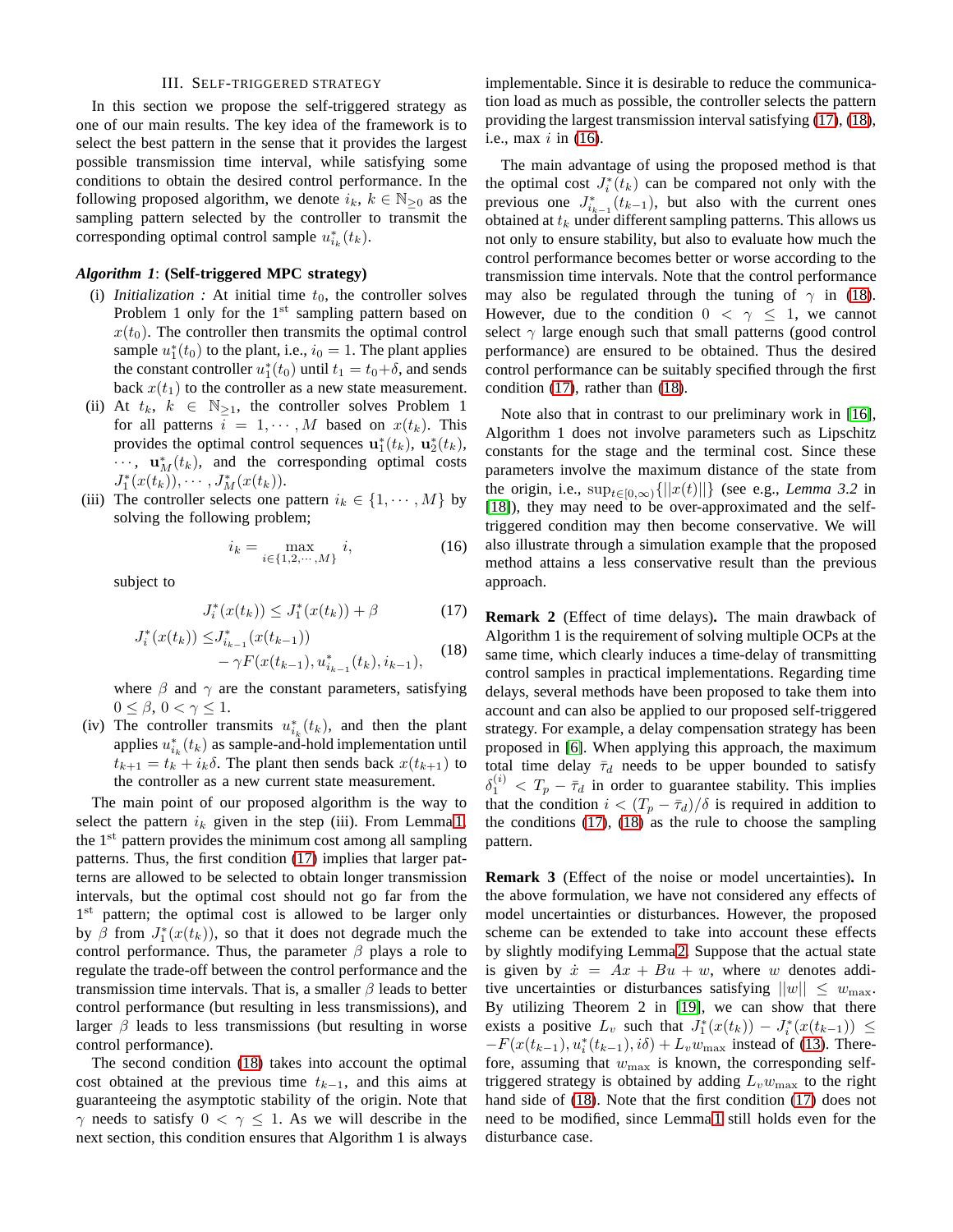# IV. ANALYSIS

One of the desirable properties of Algorithm 1 is to ensure that it is always implementable, i.e., we need to exclude the case when all the patterns do not satisfy both [\(17\)](#page-4-0) and [\(18\)](#page-4-1). Furthermore, the stability of the closed loop system under Algorithm 1 needs to be verified. In the following theorem, we deduce that both of these properties are satisfied.

**Theorem 1.** *Consider the networked control system in Fig. [1](#page-1-0) where the plant follows the dynamics given by* [\(1\)](#page-1-1) *and the proposed self-triggered strategy (Algorithm 1) is implemented. The followings are then satisfied:*

- (i) The way to obtain the pattern  $i_k$  in step (iii) in Algo*rithm 1, is always feasible. That is, there exists at least one pattern i, satisfying both* [\(17\)](#page-4-0)*,* (18*) for all*  $k \in \mathbb{N}_{>0}$ *.*
- (ii) *The closed loop system is asymptotically stabilized to the origin.*

*Proof:* The proof of (i) is obtained by showing that the 1<sup>st</sup> sampling pattern  $(i = 1)$  always satisfies [\(17\)](#page-4-0) and [\(18\)](#page-4-1). The first condition is clearly satisfied when  $i = 1$  since  $\beta \geq 0$ . Furthermore, from Lemma [2,](#page-3-6) we obtain

$$
J_1^*(x(t_k)) \leq J_{i_{k-1}}^*(x(t_{k-1})) - F(x(t_{k-1}), u_{i_{k-1}}^*(t_{k-1}), i_{k-1})
$$
  
\n
$$
\leq J_{i_{k-1}}^*(x(t_{k-1})) - \gamma F(x(t_{k-1}), u_{i_{k-1}}^*(t_{k-1}), i_{k-1})
$$

Thus the second condition holds for  $i = 1$ . Thus the proof of (i) is complete.

The proof of (ii) is obtained by the fact that the optimal cost decreases along the time sequence. Since the optimal cost of the selected pattern satisfies [\(18\)](#page-4-1), we have

$$
J_{i_1}^*(x(t_1)) - J_{i_0}^*(x(t_0)) \le -\gamma F(x(t_0), u_{i_0}^*(t_0), i_0)
$$
  

$$
< -\gamma \int_{t_0}^{t_1} x^{\mathsf{T}}(t) Qx(t) dt
$$
  

$$
J_{i_2}^*(x(t_2)) - J_{i_1}^*(x(t_1)) \le -\gamma F(x(t_1), u_{i_1}^*(t_1), i_1)
$$
  

$$
< -\gamma \int_{t_1}^{t_2} x^{\mathsf{T}}(t) Qx(t) dt
$$
  
:

where the derivation from the first to the second in-equality follows from the definition of the stage cost  $F$  given by [\(5\)](#page-2-1). Summing over both sides of the above yields

$$
\gamma \int_{t_0}^{\infty} x^{\mathsf{T}}(t) Q x(t) \mathrm{d}t < J_{i_0}^*(x(t_0)) - J_{i_{\infty}}^*(x(\infty)) < \infty
$$

Since the function  $x^{\mathsf{T}}(t)Qx(t)$  is uniformly continuous on  $t \in$  $[0, \infty)$  and  $Q \succ 0$ , we obtain  $||x(t)|| \rightarrow 0$  as  $t \rightarrow \infty$  from Barbalat's lemma [\[20\]](#page-6-12). This completes the proof.

#### V. ILLUSTRATIVE EXAMPLE

As an illustrative example, we consider the spring-mass system; the state vector  $x = [x_1; x_2]$  consists of the position  $x_1$  and the velocity  $x_2$ , and the dynamics are given by

$$
\dot{x} = \begin{bmatrix} 0 & 1 \\ -k/m & 0 \end{bmatrix} x + \begin{bmatrix} 0 \\ 1/m \end{bmatrix} u, \quad (19)
$$

where  $k = 2$  is the spring coefficient and  $m = 1$  is the mass. The matrices for the stage cost are  $Q = I_2$ ,  $R = 0.5$ , and



<span id="page-5-0"></span>Fig. 5. State trajectories and transmission time intervals.

the prediction horizon is  $T_p = 8$ . The terminal matrix  $P_f$ and the local controller  $\kappa$  are computed properly by following the procedure presented in [\[17\]](#page-6-9). We further assume that the control input u is constrained by  $||u|| \leq 8$ . The total number of sampling patterns is given by  $M = 30$  with  $\delta = 0.1$ , i.e., the maximum transmission time interval is  $M\delta = 3$ .

Fig. [5](#page-5-0) shows state trajectories of  $x_1$  and  $x_2$  (upper), with  $\gamma = 0.5, \beta = 1$  and  $\beta = 10$  from the initial state  $x_0 = [2.5; 0],$ and the transmission time intervals (lower). From the figure, the state achieves asymptotic stability of the origin, and larger patterns (i.e., longer transmission time intervals) are more likely to be obtained as the state gets closer to the origin. One can also see the trade-off between the control performance and the number of transmissions; faster convergence is achieved when  $\beta = 1$  than  $\beta = 10$  from the upper figure, while it requires more transmissions of control samples as shown in the lower figure.

To compare with the previous framework, we have also plotted the transmission time intervals in Fig. [5](#page-5-0) obtained by the methodology presented in [\[16\]](#page-6-8). Here we set  $\sigma = \gamma = 0.5$  in Eq.(19) in [\[16\]](#page-6-8), to ensure the same rate of cost decrease. From Fig. [5,](#page-5-0) the proposed scheme attains much longer transmission time intervals than the previous method under the same performance guarantees.

#### VI. CONCLUSION AND FUTURE WORK

In this paper, we propose a self-triggered control methodology for continuous-time linear networked control systems. Our proposed scheme was derived by solving multiple optimal control problems with different sampling time intervals, and the controller selects one sampling pattern resulting in the largest transmission time intervals while satisfying the desired control performances. Our proposed scheme was also validated by an illustrative example. Future work involves deriving the self-triggered strategies against random packet dropouts and extend the proposed result to the nonlinear case.